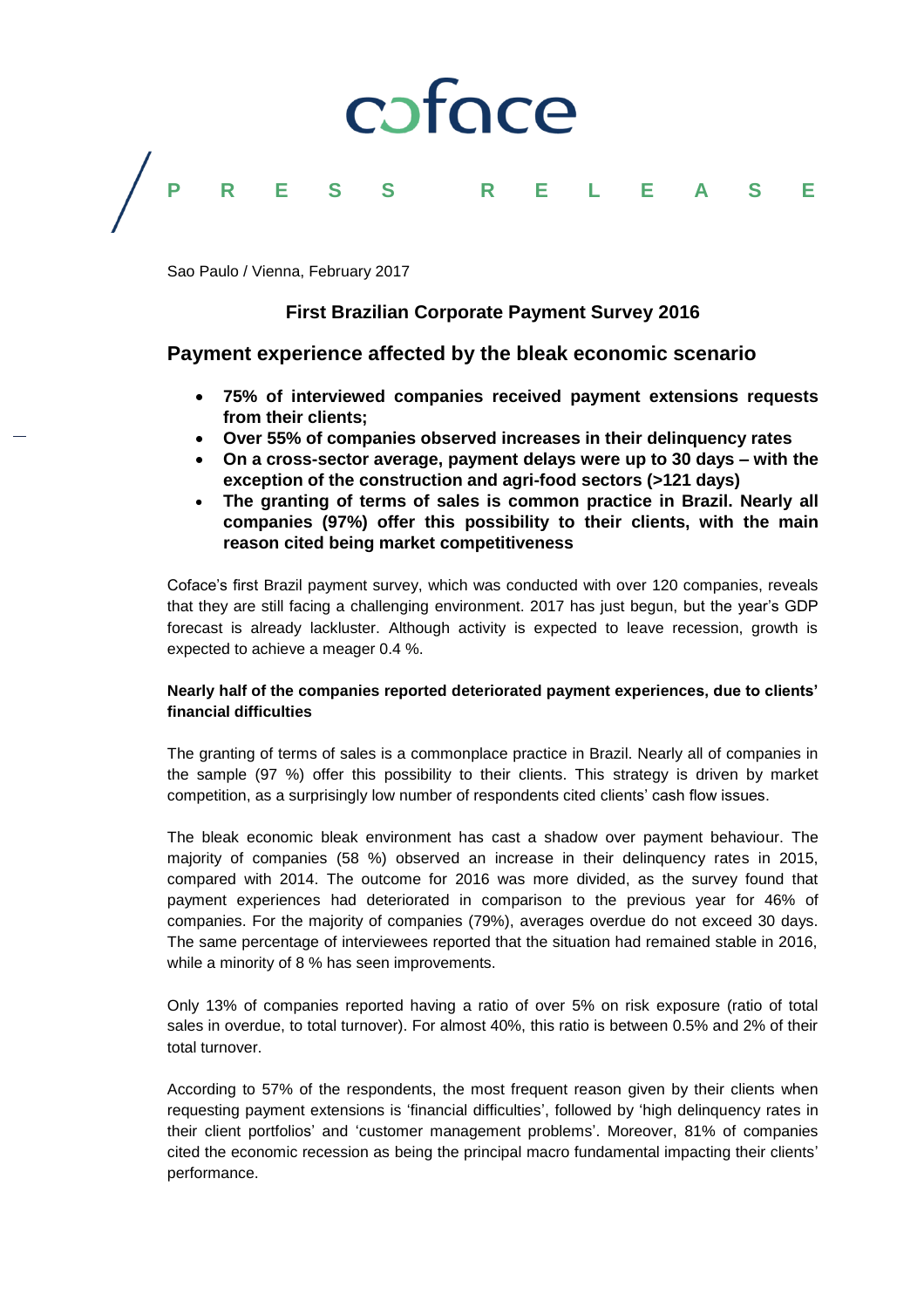

Political instability is also high - and is unlikely to calm down in the short term. The EPU political uncertainty index corroborates this perception (see chart below – the higher, the worse). In the period since the start of the car wash operation in March 2014, up until the month of December 2016, the index gained around 247 points.

#### **Brazil – EPU political uncertainty index**



#### **Most effective action in case of default**

The vast majority (78 %) of Brazilian companies believe that amicable negation is the most effective tool for resolving non-payments.

Nevertheless, enforcing contracts in the country is not easy.. According to the 2017 Doing Business Index, it takes, on average, 731 days and costs 20.7 % of the value of a claim. As a comparison, the average for the Latin America region is 749 days, at a cost of 31.3% of the claim.

As regards insolvencies, the majority of surveyed companies (58 %) saw the number of clients that filed for Chapter XI soar in the last year. In 2015, a hike of 55 % was reported compared to 2014. A further increase of 45 % YoY was observed in 2016. Among those companies that reported an increase in Chapter XI cases, 53 % did not evidence changes in the client´s behaviour prior to the request. Over recent years, Chapter XI has become more and more common in Brazil and is affecting companies of varying sizes and sectors.

#### **Delays in payments across the sectors**

Across the sectors analysed, the average share of companies suffering from payment delays is 75 %, with these delays appearing to be high in almost all industries. Information & communication technologies, along with construction, are the most affected, with all (100 %) companies reporting payment issues. Surprisingly, the least affected sector is retail (36.8 %).